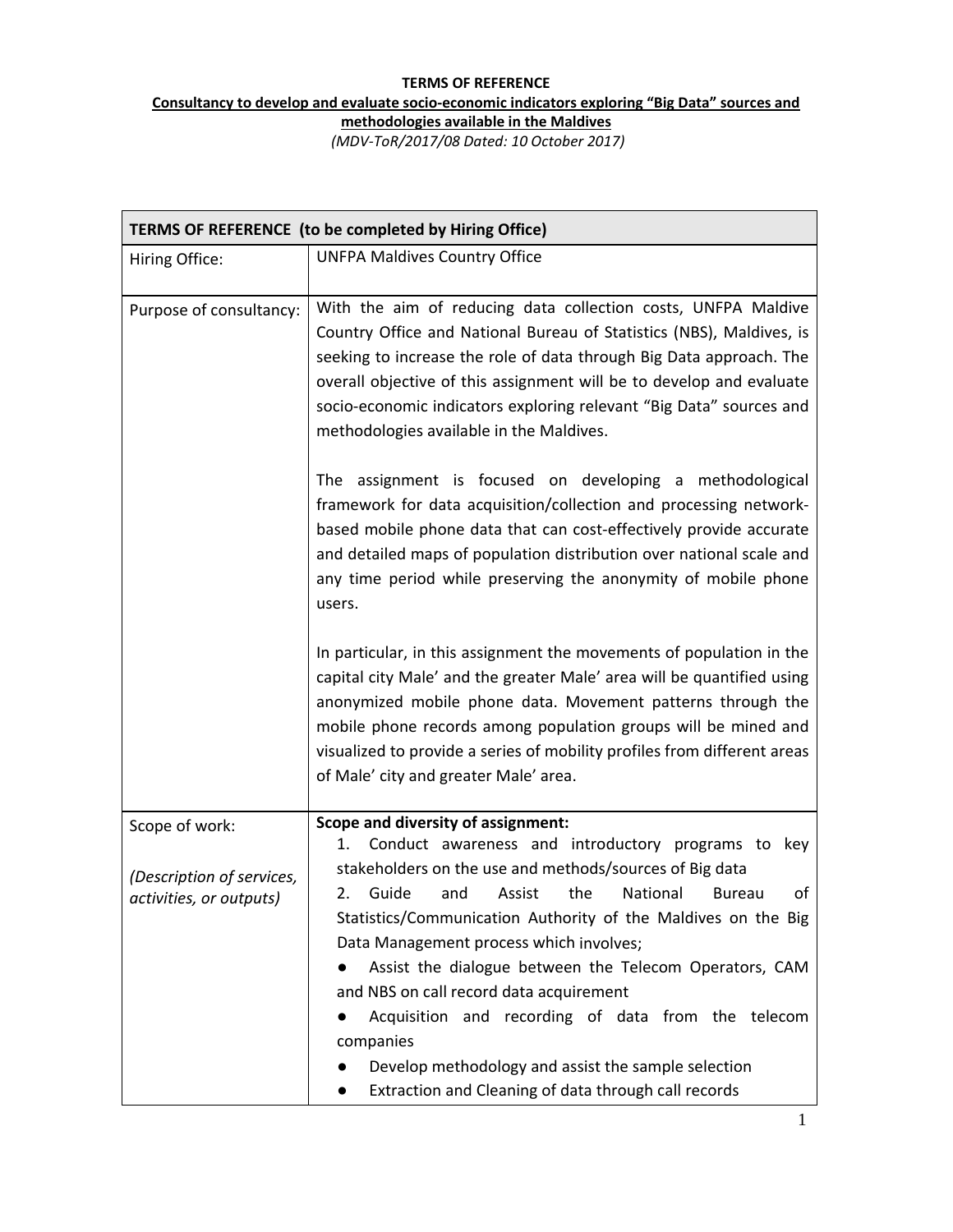|                                                                                           | Data Aggregation, Anonymization and Representation as a<br>$\bullet$                                                                                                                                                                                                                                                                                                                                                                                                                                                                                                                                                                                                                                                                                                                             |
|-------------------------------------------------------------------------------------------|--------------------------------------------------------------------------------------------------------------------------------------------------------------------------------------------------------------------------------------------------------------------------------------------------------------------------------------------------------------------------------------------------------------------------------------------------------------------------------------------------------------------------------------------------------------------------------------------------------------------------------------------------------------------------------------------------------------------------------------------------------------------------------------------------|
|                                                                                           | Database<br>Conduct the Analysis of the dataset, support and provide<br>3.<br>training on analysis using a simplified model/tool<br>Analyse daily dynamics by dividing the Mobile phone data<br>into calls performed during the day and the night and call<br>performed during weekdays and call performed during weekends.<br>Analyse seasonal dynamics by dividing Mobile phone data<br>into calls performed during the holiday period and call performed<br>during working period.<br>Predict population densities for each unit and for both time<br>periods.<br>Demonstrate how maps of population changes over multiple<br>timescales while preserving the anonymity.<br>Train a team of NBS staffs to deal with big data sources such<br>4.<br>as mobile phone data for further analysis. |
|                                                                                           | Output:                                                                                                                                                                                                                                                                                                                                                                                                                                                                                                                                                                                                                                                                                                                                                                                          |
|                                                                                           | The consultant will be required to:<br>Assessment on the call records of Telecom data providers<br>1.<br>A methodological framework for data acquisition/collection<br>2.<br>and processing network-based mobile phone data<br>3. A detailed analysis of the mobility patterns of population<br>depending on their livelihoods.<br>4. Provide population estimation at island level to compare<br>with census 2014 data to assess the migration and use for<br>updating population projections.<br>5. Training on big data sources (mobile phone data) and<br>analysis.<br>Awareness and introductory program conducted to key<br>6.<br>stakeholders on the use and methods/sources of Big data<br>Present the key findings to stakeholders<br>7.                                                |
| Duration and working<br>schedule:                                                         | 4 months                                                                                                                                                                                                                                                                                                                                                                                                                                                                                                                                                                                                                                                                                                                                                                                         |
| Place where services<br>are to be delivered:                                              | National Bureau of Statistics/Communication Authority of the<br><b>Maldives</b>                                                                                                                                                                                                                                                                                                                                                                                                                                                                                                                                                                                                                                                                                                                  |
| Delivery dates and how<br>work will be delivered<br>(e.g. electronic, hard<br>copy etc.): | 1. Detailed work plan on the conduct of the consultancy<br>covering the contract period after the first week since<br>recruitment. The work plan should cover the scope of work                                                                                                                                                                                                                                                                                                                                                                                                                                                                                                                                                                                                                  |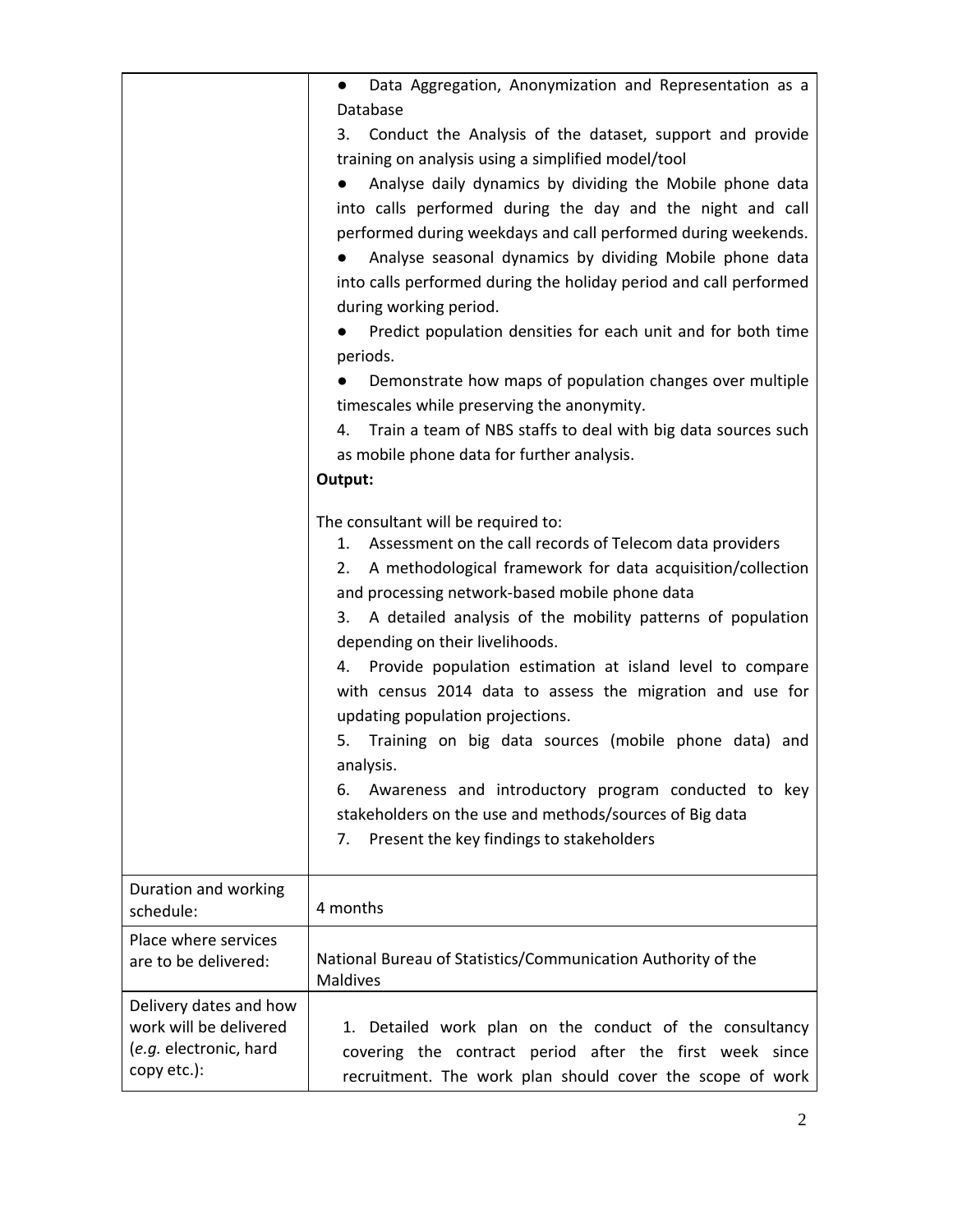| outlined above and specify the due dates and schedule of<br>meetings and forums with stakeholders in consultation with NBS<br>before 30 November 2017.<br>2. Awareness and introductory program conducted to key<br>stakeholders on the use and methods/sources of Big data no<br>later than 20 <sup>th</sup> January 2018.<br>3. The assessment report: A methodological framework for data<br>acquisition/collection and processing network-based mobile<br>phone data before 30 <sup>th</sup> November 2017.<br>4. Training on big data sources (mobile phone data) and                                                                                                          |
|-------------------------------------------------------------------------------------------------------------------------------------------------------------------------------------------------------------------------------------------------------------------------------------------------------------------------------------------------------------------------------------------------------------------------------------------------------------------------------------------------------------------------------------------------------------------------------------------------------------------------------------------------------------------------------------|
| analysis no later than 20 <sup>th</sup> January 2018.<br>5. Draft Analytical Report no later than 20 <sup>th</sup> January 2018.<br>6. Final Analytical Report submission no later than 15th February<br>2018<br>Presentation on the key findings to stakeholders no later than 28th<br>February 2018                                                                                                                                                                                                                                                                                                                                                                               |
| The Consultant will be briefed and debriefed by NBS and UNFPA and<br>is expected to keep in close contact via email, Skype, etc.                                                                                                                                                                                                                                                                                                                                                                                                                                                                                                                                                    |
| The consultancy will be managed by NBS.                                                                                                                                                                                                                                                                                                                                                                                                                                                                                                                                                                                                                                             |
| One field mission to Male', Maldives for 1 week duration (Mission to<br>Maldives is required for the marketing and presentation of findings)                                                                                                                                                                                                                                                                                                                                                                                                                                                                                                                                        |
| <b>Primary expertise required:</b><br>• Expertise and experience in applied data science particularly<br>in the areas of big data and more generally different approaches<br>to business/data analytics.<br><b>Functional Competencies</b><br>Excellent expertise and proven track record in developing<br>computational models based on mobile phone data for the<br>mobility patterns of population depending on their livelihoods.<br>Excellent expertise and proven track record in data science<br>and big data analytics.<br>Experience of working with large scale data sets<br><b>Behavioural Competencies</b><br>Ability to work effectively toward tight deadlines and to |
|                                                                                                                                                                                                                                                                                                                                                                                                                                                                                                                                                                                                                                                                                     |